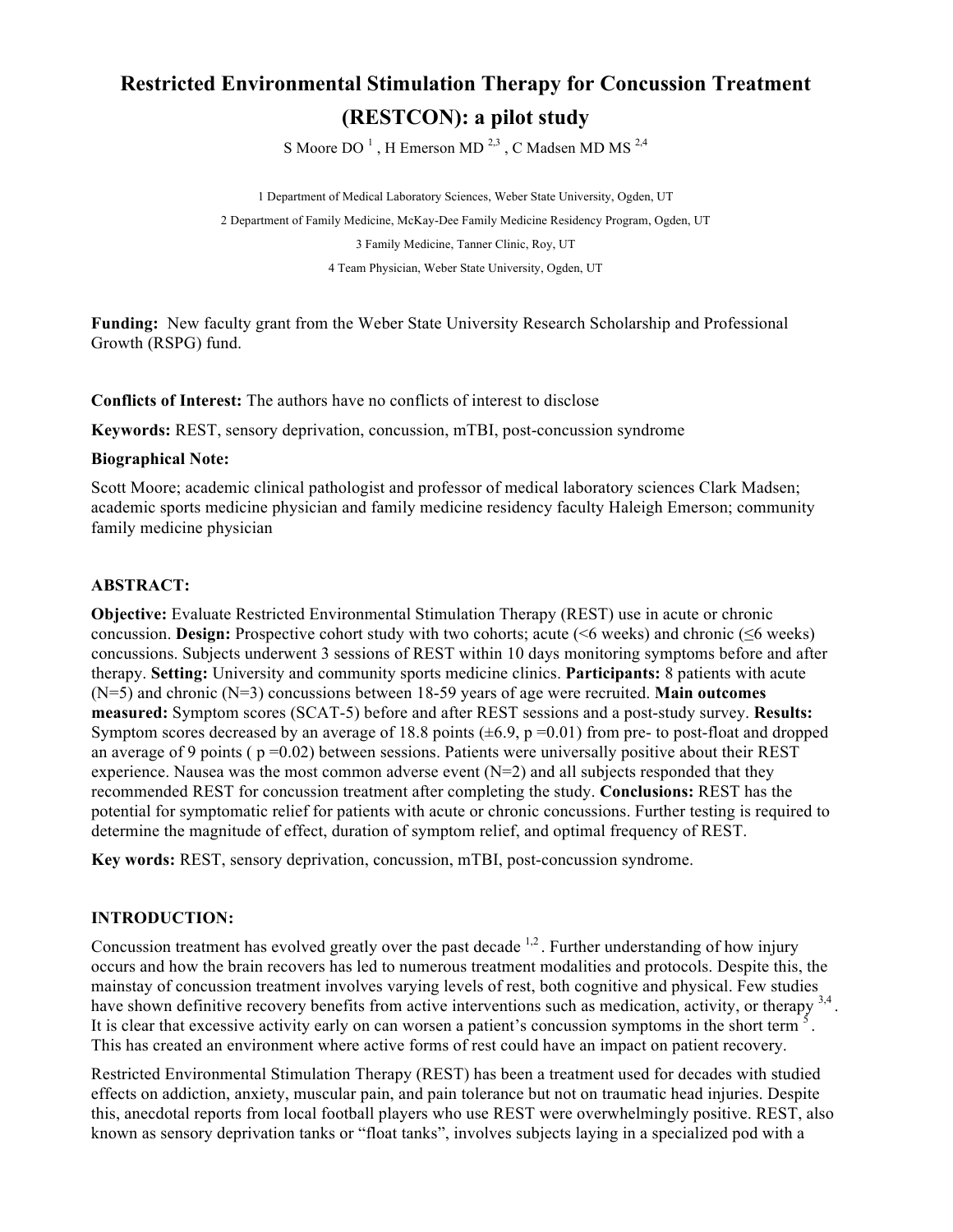shallow pool of warm water containing Epsom salt (magnesium sulfate), Figure 1. The subject floats on top of the water and the sensations of temperature, sound, vision, and touch are all dampened. With minimal stimulation, subjects will often fall into a state of deep relaxation. We hypothesize that reducing stimulation and allowing for deep relaxation can have a positive effect on concussion symptoms.

#### **METHODS:**

The study protocol was approved by the IRB of Intermountain Healthcare and Weber State University. Subjects were 18 years or older and had a SCAT-5 graded symptom score of at least 20. Individuals with epilepsy, chronic renal disease (concern for magnesium absorption), severe claustrophobia, or severe traumatic brain injury were excluded. Subjects were recruited from a Sports Medicine clinic after clinical diagnosis of acute concussion (cohort 1) or chronic concussion, with symptoms lasting greater than 6 weeks (cohort 2). At enrollment, the subjects followed the pathway outlined in Figure 2 and were scheduled for 3 sessions of REST within a 10-day period. They also completed a symptom checklist (SCAT-5) before and after each REST session. After 6 weeks or resolution of their concussion symptoms, the subjects completed a final questionnaire regarding their experience with REST.

An a priori power analysis could not be performed as this therapy has not been used in published studies to date. The primary outcome for the study is the symptom score difference between the pre- and post-REST symptom checklist. Differences will be evaluated using paired Student's T-test and linear regression analysis to control for other variables. Secondary outcomes of interest include differences related to acute or chronic concussion symptoms, the effect of repeated floats, and demographic effects.

#### **RESULTS:**

Eight subjects were enrolled; five with acute and three with chronic symptoms. One subject was not included in the analysis as he enrolled in the study and subsequently was lost to follow-up despite numerous attempts to contact. He did not complete any REST sessions. Demographic information on the remaining subjects enrolled is found in Table 1. There was an average 18 point drop in symptom score from the pre- to post-REST assessment on the paired t-test ( $p<0.001$ ). There was no significant difference seen in outcomes between the two cohorts, though this is likely limited based on sample size.

In linear regression analysis, there was also an 18 point average drop in the symptom score from before to after the float (p=0.008). This was concluded after controlling for days since injury, hours of sleep the previous night, and number of sessions performed. The number of sessions was also a significant predictor with the average symptom score dropping 9 points per session ( $p=0.02$ ), Figure 3. Demographics including age, gender, chronicity of symptoms, and number of previous concussions were not included as they were not found to be significant and did not contribute to the analysis.

A post-study survey of attitudes toward REST showed that all participants felt that they would recommend REST to a friend with a concussion. Most REST sessions had no adverse effects to report (76%). Two subjects had some nausea on their first session but not on others. One patient with preexisting anxiety had some mildly elevated anxiety in all three sessions, One subject expressed a few minutes of vertigo at the beginning of her third session but this resolved spontaneously. Interestingly one subject with acute concussion stated that REST also helped her neck and back pain, while one subject with chronic concussion noted that her neck and back pain were mildly worse during REST.

#### **DISCUSSION:**

All patients said that they would use floatation therapy again, would recommend it to a friend, and objectively felt better, with a lower post-REST symptom score compared to pre-REST. The effect increased progressively as the subjects completed more floats. This cannot be solely attributed to REST as acute concussion patients are known to improve over time without treatment. Future studies will be needed to determine whether REST reduces the time to recovery or only temporarily reduces the symptom load.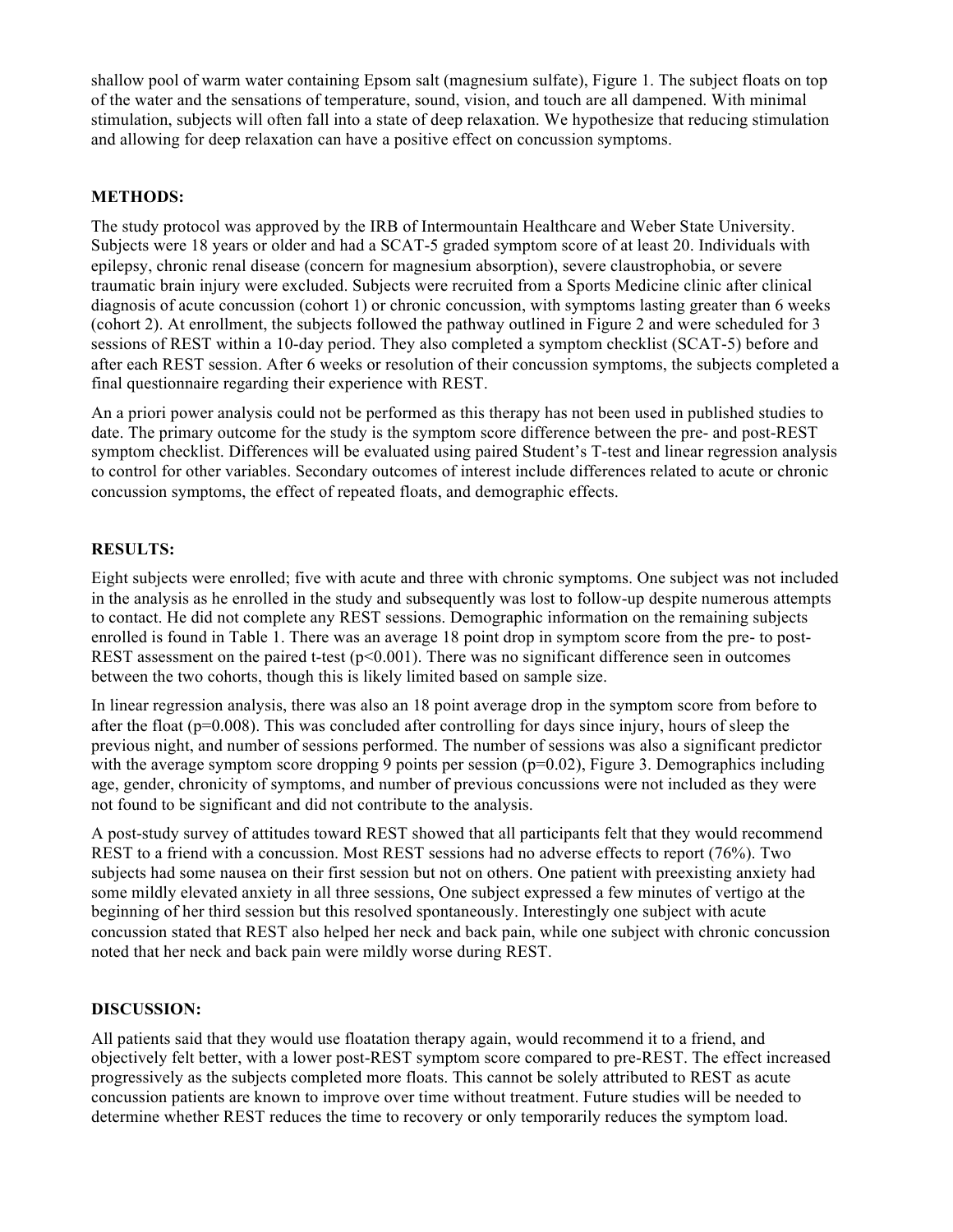An average of 18 point improvement in the SCAT-5 symptom score is clinically significant in the eyes of the authors and is recognized by the subjects who answered that they felt better after 86% of REST sessions.

Patients with chronic concussions had higher average symptom scores, more preexisting comorbidities, and were found to sleep fewer hours, which was expected based on prior work  $6,7$ . This study was unable to show a difference in effect for those with chronic or acute concussion symptoms but the mean symptom score dropped by 25 and 14 points in acute and chronic concussions respectively. The effect size of REST may be understated in this study as many subjects were reaching zero or near zero symptoms by the time they finished the REST session and thus dampened the potential effect. Changes in individual symptoms are shown in Figure 4 but should be evaluated with caution as the study was not powered to show differences between individual symptoms.

Our study found some mild adverse effects to be considered including mainly involving nausea and anxiety. In these situations the symptoms were mild and present prior to the REST session. Further study is needed to determine the frequency of these and other adverse effects.

The study was concluded early by IRB recommendation due to the COVID-19 pandemic. It was also halted as a pattern of clear benefit was emerging and transition to a more rigorous randomized control trial is warranted. Future work will need to compare REST to other forms of relaxation and stimulus reduction, determine the optimal frequency and duration of treatment, and identify candidates most likely to benefit from the treatment. This study looked at the immediate effect of REST on symptoms and cannot make any comment on whether REST can decrease time to symptom resolution or return to activity.

#### **CONCLUSION**:

REST in concussion appears to provide at least temporary relief from concussion symptoms. In

this small cohort study a clear pattern of benefit has emerged. Further study is encouraged as

REST does have the potential to become a standard treatment for concussion.

#### **REFERENCES**:

1. Moser RS, Glatts C, Schatz P. Efficacy of immediate and delayed cognitive and physical rest for treatment of sports-related concussion. J Pediatr. 2012;161(5):922-926. https://doi.org/10.1016/j.jpeds.2012.04.012

2.Laura K Purcell, Canadian Paediatric Society, Healthy Active Living and Sports Medicine Committee, Sport-related concussion: Evaluation and management, Paediatrics & Child Health, Volume 19, Issue 3, March 2014, Pages 153–158, https://doi.org/10.1093/pch/19.3.153

3. Leddy JJ, Wilber CG, Willer BS. Active recovery from concussion. Curr Opin Neurol. 2018;31(6):681-686. https://doi.org/10.1097/WCO.0000000000000611

4. Collins MW, Kontos AP, Okonkwo DO, et al. Statements of Agreement From the Targeted Evaluation and Active Management (TEAM) Approaches to Treating Concussion Meeting Held in Pittsburgh, October 15-16, 2015. Neurosurgery. 2016;79(6):912-929. https://doi.org/10.1227/NEU.0000000000001447 5. Brown NJ, Mannix RC, O'Brien MJ, Gostine D, Collins MW, Meehan WP., 3rd Effect of cognitive activity level on duration of post-concussion symptoms. Pediatrics. 2014;133(2):e299–304. 6. Chung, J. S., Zynda, A. J., Didehbani, N., Hicks, C., Hynan, L. S., Miller, S. M., … Cullum, C. M. (2019). Association Between Sleep Quality and Recovery Following Sport-Related Concussion in Pediatrics. Journal of Child Neurology, 34(11), 639–645. https://doi.org/10.1177/0883073819849741 7. Raikes AC, Schaefer SY. Sleep Quantity and Quality during Acute Concussion: A Pilot Study. Sleep. 2016;39(12):2141-2147. Published 2016 Dec 1. https://doi.org/10.5665/sleep.6314 8. McClure, D. J., Zuckerman, S. L., Kutscher, S. J., Gregory, A. J., & Solomon, G. S. (2014). Baseline

Neurocognitive Testing in Sports-Related Concussions: The Importance of a Prior Night's Sleep. The American Journal of Sports Medicine, 42(2), 472–478. https://doi.org/10.1177/0363546513510389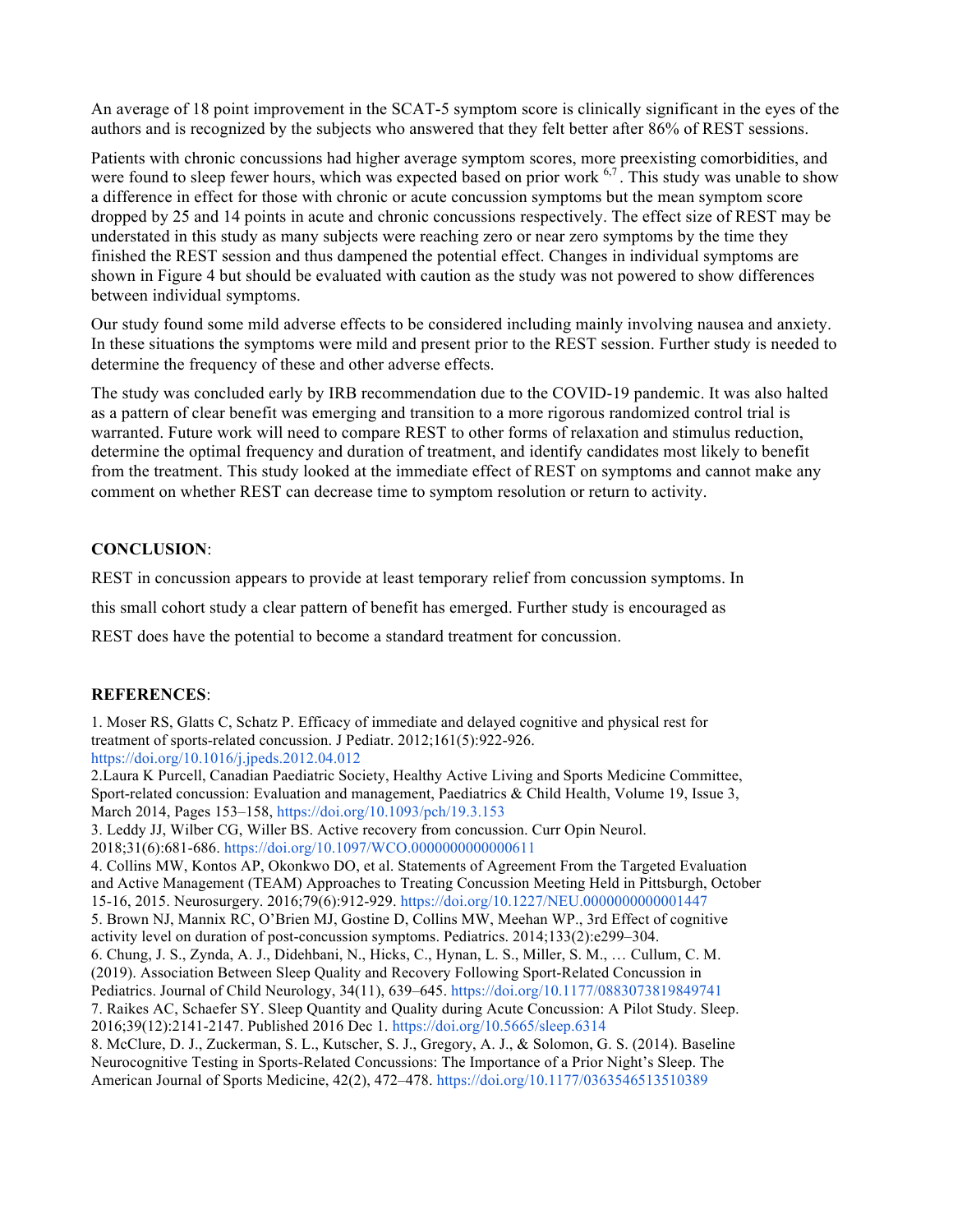### **FIGURE 1 : REST "Float pod"**

Typical float pod used for this study. The water is 10 inches deep, contains approximately 960lbs of Epsom salt, and is heated to  $35^{\circ}$  Celsius (94 $^{\circ}$  F).



## FIGURE 2 : RESTCON study patient pathway

| <b>Injury</b> |             | Referral           | Recruitment                                       | <b>Intervention</b><br>period                                                                        | <b>Resolution of</b><br>symptoms   | Return to full<br>activity or 6<br>weeks in study |
|---------------|-------------|--------------------|---------------------------------------------------|------------------------------------------------------------------------------------------------------|------------------------------------|---------------------------------------------------|
|               | • Physician | • Athletic trainer | • Informed concent<br>• REST session<br>scheduled | • Subject begins daily<br>symptom scores<br>• REST session 1<br>• REST session 2<br>• REST session 3 | • Continue daily<br>symptoms score | • Finish study<br>competion form                  |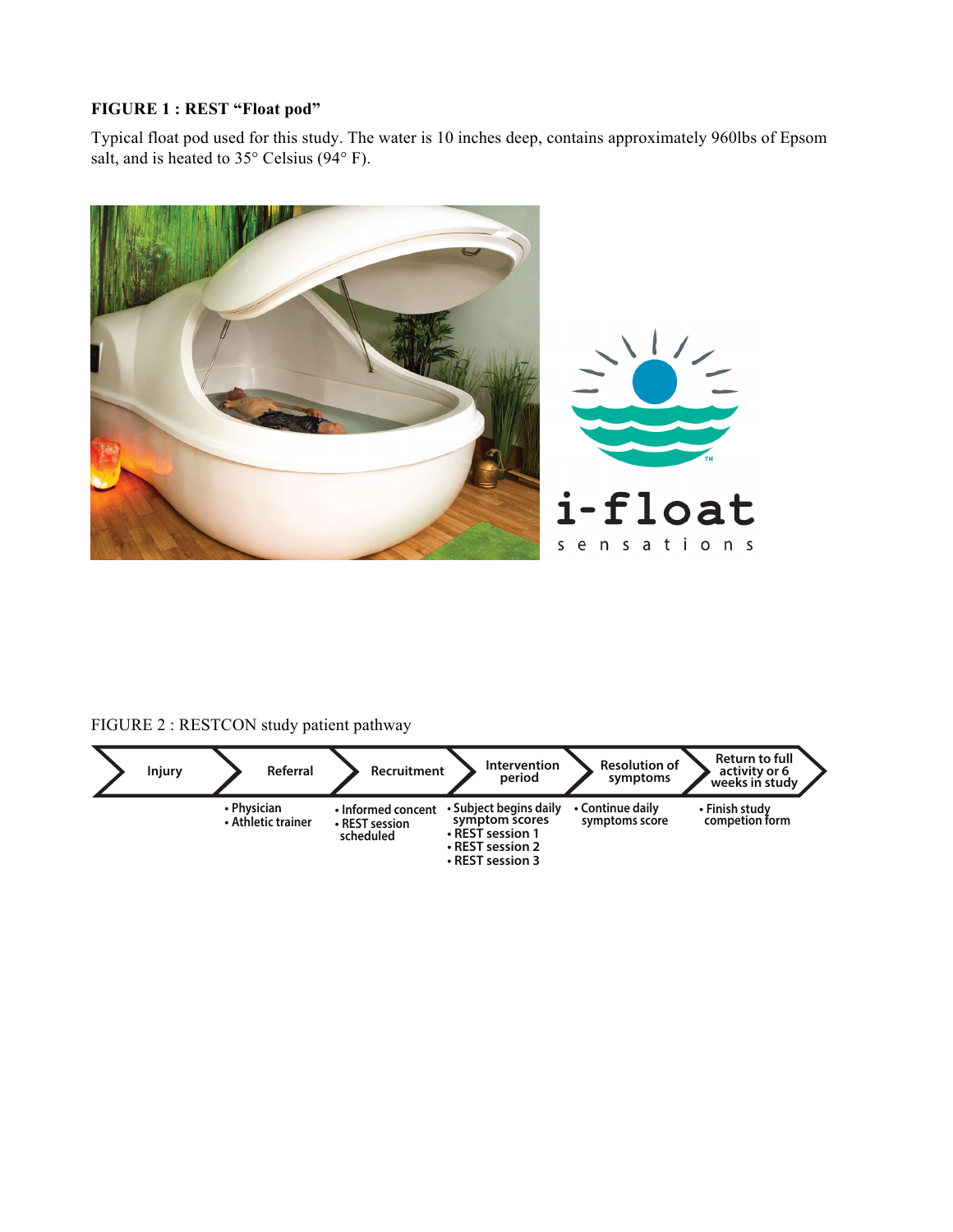FIGURE 3 : Average symptom score by REST session

Except for one outlier all sessions resulted in a lower symptom score than initial presentation. Symptom scores did improve from session to session as well.



FIGURE 4: Individual symptoms pre/post REST.

SCAT-5 graded symptom scale. Most symptoms improved after REST. T-test was used for comparison. (\*)  $p<0.05$ , (\*\*)  $p<0.01$ .